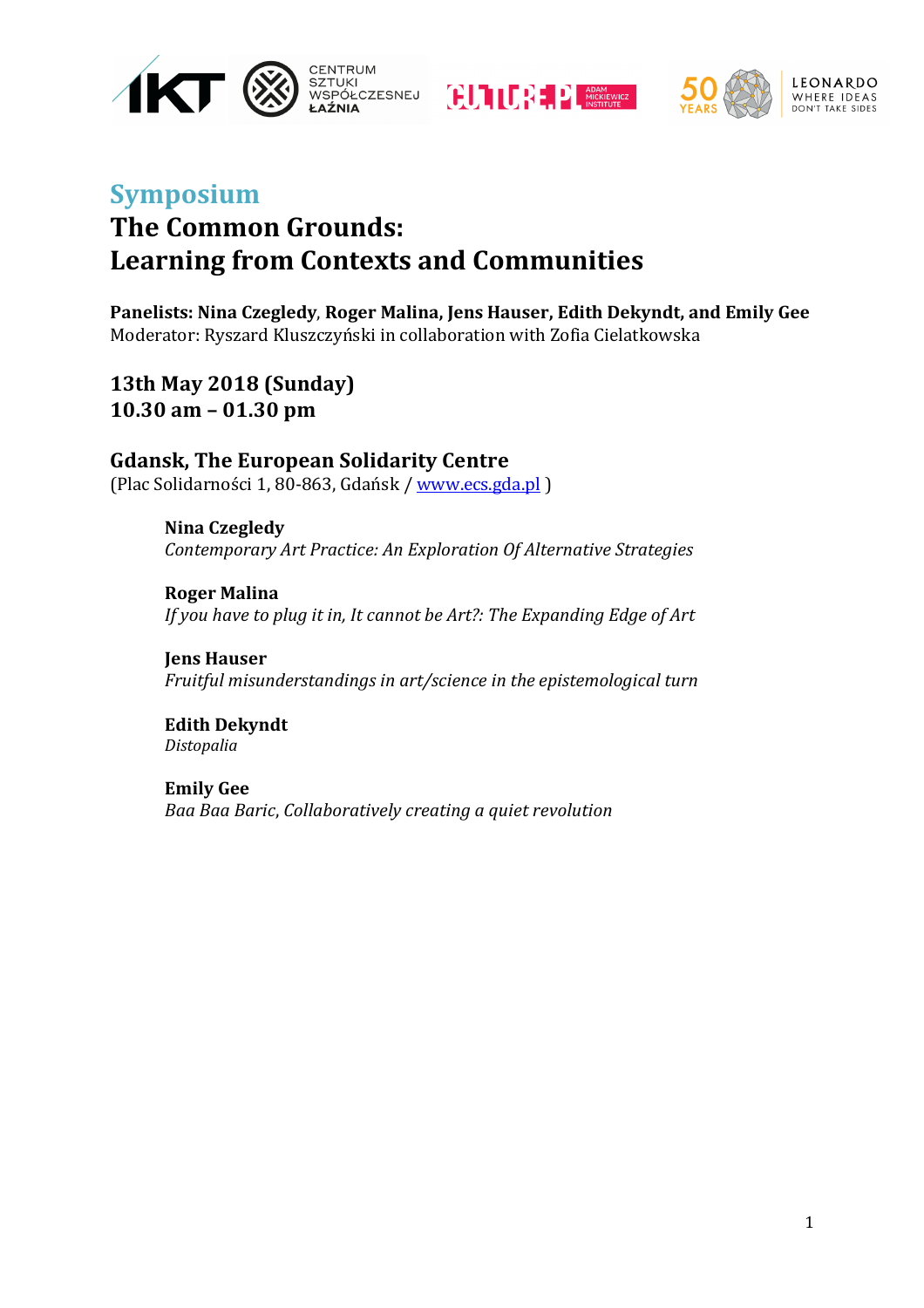







# **Abstracts**

#### **Nina Czegledy** | **Contemporary Art Practice: An Exploration Of Alternative Strategies**

Art practice has a time-honored heritage, however due to contemporary possibilities, ubiquitous technologies and shrinking distances, fresh concepts emerged in the last decade contributing to ongoing changes. The importance of art research, alternate exhibition strategies and the transformation of public expressions and participatory audience involvement is well reflected in many projects. The case studies presented reveal some of these changes especially as curators and practitioners of interdisciplinary collaborations are aiming to examine the essence of issues with intent to look beyond the immediate future. The presentation is more of a descriptive account than an analysis of current paradigm shifts in the arts.

#### **Roger Malina** | **If you have to plug it in, It cannot be Art?: The Expanding Edge of Art**

60 years ago when the first kinetic artists tried to show their work in Paris, they were told by the museums and art critics that: "If you have to plug it in, It cannot be Art". Today artists have new roles articulated 20 years ago by Steve Wilson in his book "Information Art". Artists collaborate with scientists to use new CRISPR technology to modify genes for cultural purposes, just as horticulturists have for millenia; they divert digital technologies from their commercial purposes to appropriate them for cultural meaning making. 30 years ago Roy Ascott proposed that we stop using the word "art' because it was frozen in time by our cultural institutions. The Leonardo publications have been privileged for the past 50 years to document and promote the work of the 'art, science, technology' community of practice as artists have expanded the edges of art to create art that is appropriate for our time.

#### **Jens Hauser, University of Copenhagen** | **Fruitful misunderstandings in art/science in the epistemological turn**

The current trend of increased mutual interest between the arts and the technosciences can be addressed as an 'epistemological turn' resulting in not only in the production of forms and narratives, but engaged in poetic and political alternative knowledge production, hands-on practices with media, materials, and matter. Instead of being satisfied with the gilded cage of metaphor and representation, symbolic intervention, formalistic evocations, or critique from a safe distance, the specific choice of their *matter matters*, thematically speaking, while their *matters matter* as well. Whereas the techno-sciences today have themselves become powerful producers of aestheticized images, techno-science related artistic strategies call for an analysis that is not based primarily on imagery but on material media and epistemic connections. Phenomena that once assumed the form of artistic images are being translated, scattered, and fragmented into a variety of instances of mediality - they are not only means to an end but fully integrated elements of the aesthetic object.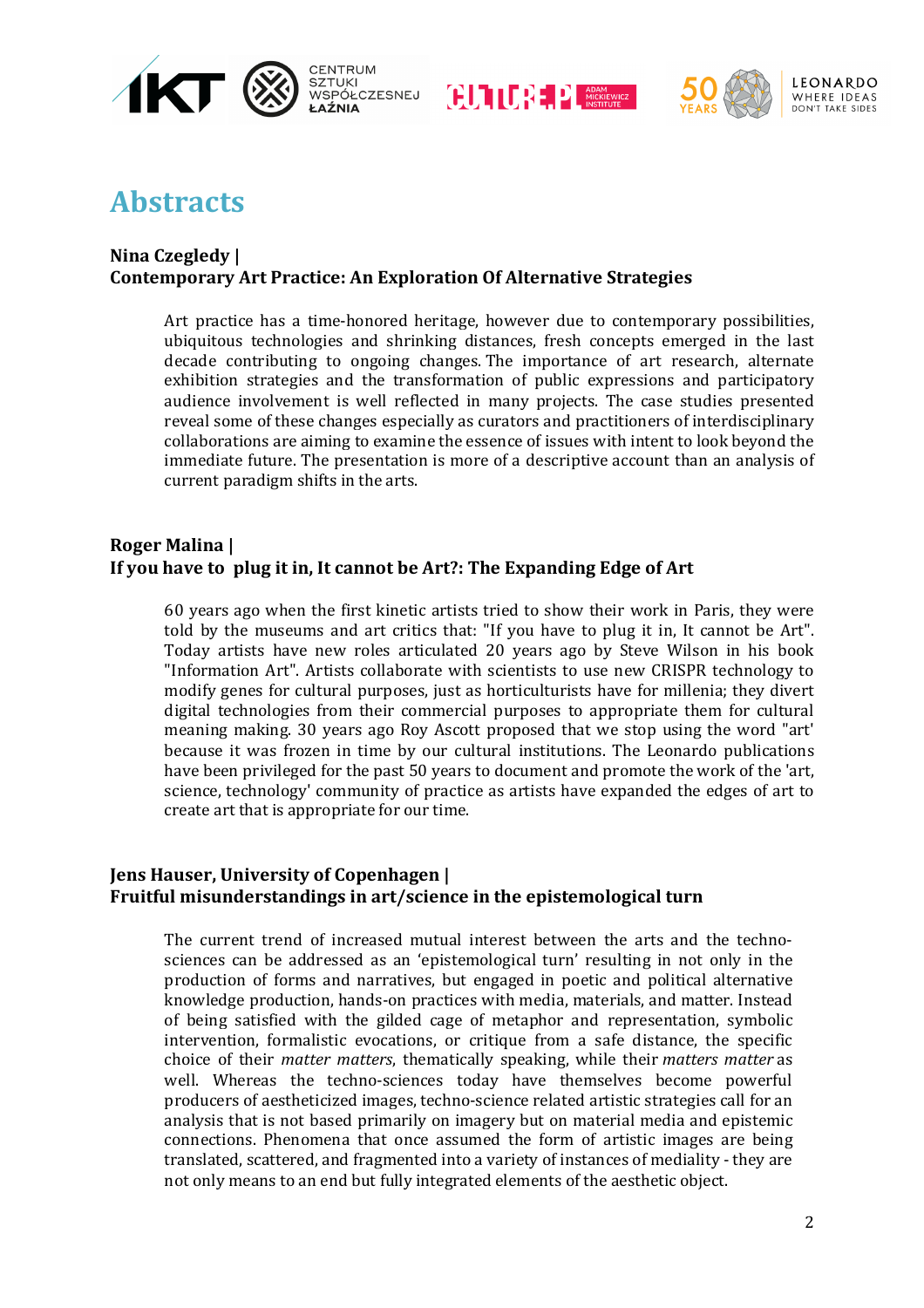







However, these encounters and entanglements should not be seen as a new paradise of interdisciplinarity; they rather continuously provoke misunderstandings, which both actors and observers might indeed find fruitful within our world of hybrid causality, in which natural and cultural forces can no longer be distinguished.

#### **Edith Dekyndt | Distopalia**

The artist talk will focus on some of her recent projects. Edith Dekyndt in her practice usually uses various object to engage the viewer on three levels: knowledge, perception, and reality. 'Although it does remain irreducible to any attempted assimilation to the subject, to a representation or a discourse, the *Object* produced by Edith Dekyndt shares nevertheless a veracity which embeds it within its own location as it does within ourselves. Her objectivism recalls this "world's solidarity" mentioned by Alfred North Whitehead, and has less to do with the connection being drawn by the movement of a hair caught in the air's fluctuations or the shape made by a ripple on the surface of water, but more with the latent action of a contamination. Like a living organism, Edith Dekyndt's *Object* is not a fixed or autonomous entity only founded on the contours of the form or discourse generated by Deleuzian "haecceities," but it rather takes a holistic dimension by associating itself to the comprehensive presence of the environment, similar to a mycelian contamination.<sup>'\*</sup>

\*Florence Meyssonier 'Edith Dekyndt, Impact of the Milieu', 2016.

#### **Emily Gee |** *Baa Baa Baric***,** *Collaboratively creating a quiet revolution*

A quiet revolution is taking place in St Helens in the North West of England. A work of art that recognises the power of our youngest children to take on the challenges of the world while giving older men a voice from beyond the grave. Mark Storor, an internationally renowned socially engaged artist, is undertaking an ambitious 12-year embedded residency project in St Helens, addressing inequality within the UK and posing the question: Is civilization in fact the most brutal act of barbarism? *Baa Baa Baric: Have You Any* Pull? is the collaborative creation of a story for today and a fairy tale for tomorrow. Producer Emily Gee will unpack the collaborative process and the unique set of relations, contexts and concepts that come together to question our current local and national situation and to create a shared vocabulary through which together we can articulate our own revolution, uncovering the poetic heart and shared knowledge of the town.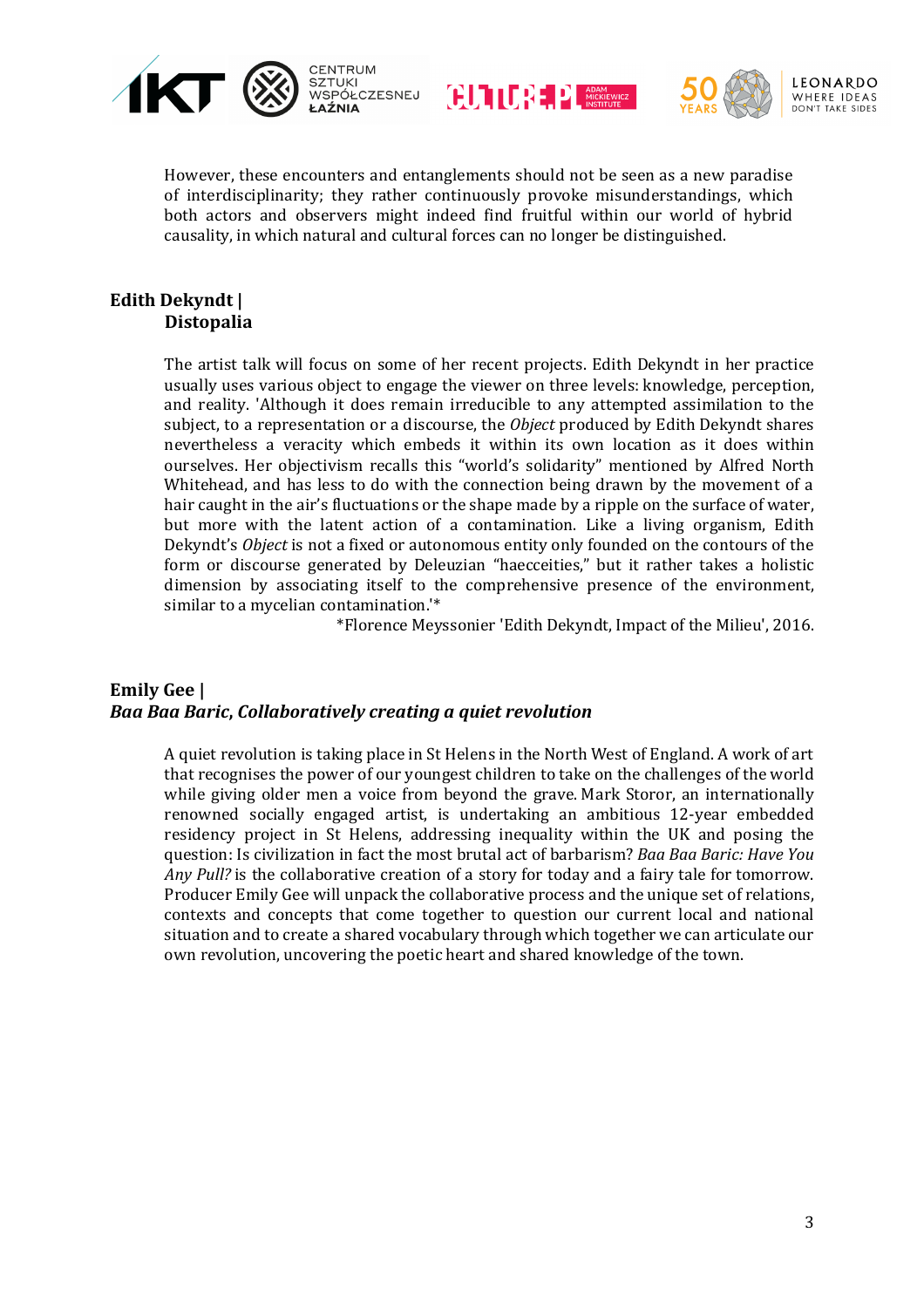







### **Bio**

**BIO |** Nina Czegledy artist, curator, educator collaborates internationally on art& science& technology projects. The changing perception of the human body and its environment as well as the paradigm shifts in the arts informs her projects She has exhibited and published widely won awards for her artwork and has initiated, lead and participated in forums and festivals worldwide. Czegledy presents internationally at academic institutions and conferences. Latest documentary artwork: Seeing the Invisible at University of Toronto 2017, latest curatorial project: SPLICE re-examining Nature, Oulu Art Museum, Finland May-December 2017. Czegledy is the Chair of, Leonardo 50th Celebrations Committee; Member of the Governing Board Leonardo/ISAST; Board Member, AICA International Association of Art Critics Canada; Chair, Intercreate org New Zealand; Adjunct Professor, Ontario College of Art and Design University, Toronto, an Independent artist, curator; Senior Fellow, KMDI, University of Toronto; Research Fellow, Semaphore Research Cluster, University of Toronto; Research Collaborator, Hexagram International Network for Research-Creation in Media, Montreal; Senior Fellow Hungarian University of Fine Arts Budapest.

**BIO | Roger Malina** is an art-science researcher, astronomer and editor. He is distinguished Professor of Arts and Technology and Professor of Physics, UT Dallas and Executive Editor, Leonardo Publications MIT Press. His UTD ArtSciLab focuses on research that involves close collaboration between scientists and artists, in particular developing data exploration and data performance. The lab also carries out research in experimental publishing in collaboration with MIT Press and Leonardo/ISAST and OLATS.He is former director of the Observatoire Astronomique de Marseille Provence (OAMP) in Marseille, and was a member of its observational cosmology group, which carried out investigations on dark matter and dark energy. He is the Executive Editor of the Leonardo Publications at MIT Press, including the new arteca.mit.edu art science technology platform. Roger Malina obtained his BS in physics from Massachusetts Institute of Technology in 1972, and his PhD in Astronomy from the University of California, Berkeley in 1979. He has been awarded an Honorary Doctorate from the Polytechnic University of Valencia. 'art\*science 2017 - The New and History'.

**BIO | Jens Hauser**, born 1969 in Schwerte/Germany, is a Copenhagen and Paris based media studies scholar and art curator focusing on the interactions between art and technology, transgenre and hybrid aesthetics. He holds a dual post-doctoral research position at both the Department of Arts and Cultural Studies and at the Medical Museion at the University of Copenhagen, and directs the  $(OU)VERT$  research center for Greenness Studies. He is also a distinguished affiliated faculty member of the Department of Art, Art History and Design at Michigan State University, where he co-directs the BRIDGE artist in residency program, and an affiliated faculty member at the Department for Image Science at Danube University Krems. Hauser is also the chair of the European Society for Literature, Science and the Arts' annual 2018 conference in Copenhagen. At the intersection of media studies, art history and epistemology, he has previously developed a theory of biomediality as part of his PhD at Ruhr University Bochum, and also holds a degree in science and technology journalism from Université François Rabelais in Tours. His curated exhibitions include *L'Art Biotech* (Nantes, 2003), *Still, Living* (Perth, 2007), *sk-interfaces*  (Liverpool, 2008/Luxembourg, 2009), the *Article Biennale*  (Stavanger, 2008), *Transbiotics* (Riga 2010), *Fingerprints...* (Berlin, 2011/Munich/2012) *Synth-ethic* (Vienna, 2011), *assemble* | standard | minimal (Berlin, 2015), *SO<sub>3</sub>* (Belfort, 2015) WETWARE (LA, 2016) and *Devenir Immobile* (Nantes, 2018) among other co-curated exhibitions and performance projects. Hauser serves on international juries of art awards such as Ars Electronica, Transitio or Vida, as well as of several national science foundations. He is also a founding collaborator of the